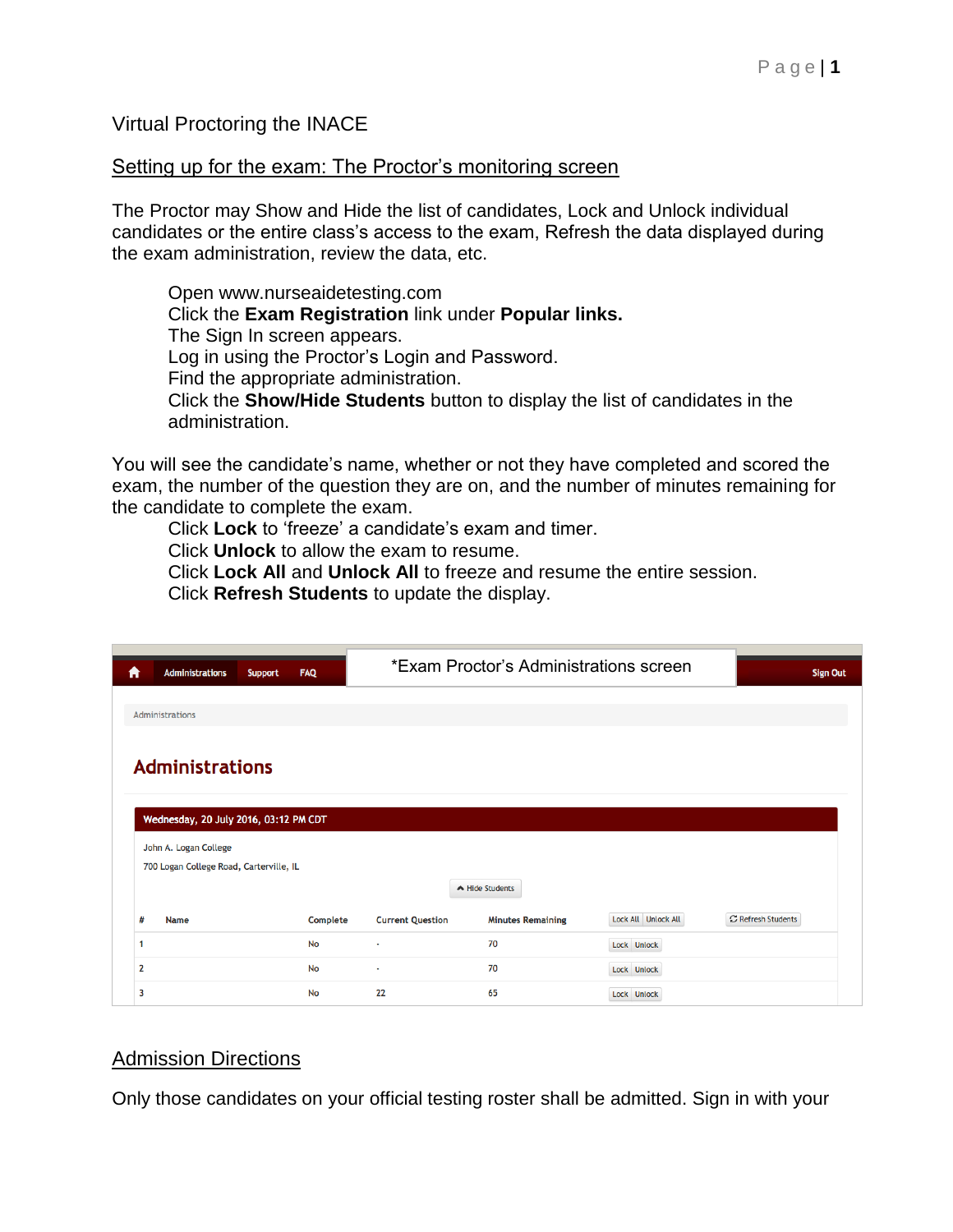proctor credentials and lock all exams prior to the exam start time. This will prevent students from accessing and beginning the exam before they are checked in. NO CANDIDATES WILL BE ADMITTED INTO THE ZOOM ROOM AFTER THE EXAM HAS STARTED. All candidates must present a valid photo I.D. with signature.

The following forms of identification are acceptable: *Valid driver's license Illinois Secretary of State identification card Passport*

*School identification card* 

Candidates lacking valid **photo identification** will be denied testing. These individuals must reschedule through the INAT website.

# 'Alert! Session Deactivated' message

The exam is delivered online and is subject to fluctuations in internet connectivity. Some candidates have reported being 'kicked out' of the exam. A message appears 'Alert! Session deactivated' and 'LOCKED' appears on the candidate's Home screen. When a candidate is locked:

- Click the Lock button associated with that candidate. (You DO NOT need to click the Refresh Students button.)
- A gold box appears to the candidate when they click on the screen after the Lock button is activated. The gold box reads "Your exam has been locked. See your proctor for more details". The gold box has a single OK button.
- The candidate clicks the OK button.
- The gold box is replaced by a grey box reading, "Your exam is complete!" The grey box has a single Close button.
- The candidate clicks the Close button.
- The candidate's Home screen appears. (Lockdown Browser does not close.)
- The candidate's exam data box now includes a Locked link.
- If circumstances allow, the proctor can allow the candidate to resume the exam.
- The proctor clicks the Unlock button associated with that candidate. (You DO NOT need to click the Refresh Students button.)
- Nothing appears to change on the candidate's Home screen.
- The candidate clicks the Home icon. The Home screen updates and a Resume link appears in the candidate's exam data box.
- The candidate clicks the Resume link to resume the exam at the question that was visible when the exam locked.

The test administration may be reopened if conditions change before the Latest Exam Start Time passes. The exams will have to be unlocked by a proctor when testing resumes. Candidates will have the same amount of time to complete the exam as they had remaining when the exam was locked. Test administrations cannot be opened after the Latest Exam Start Time passes.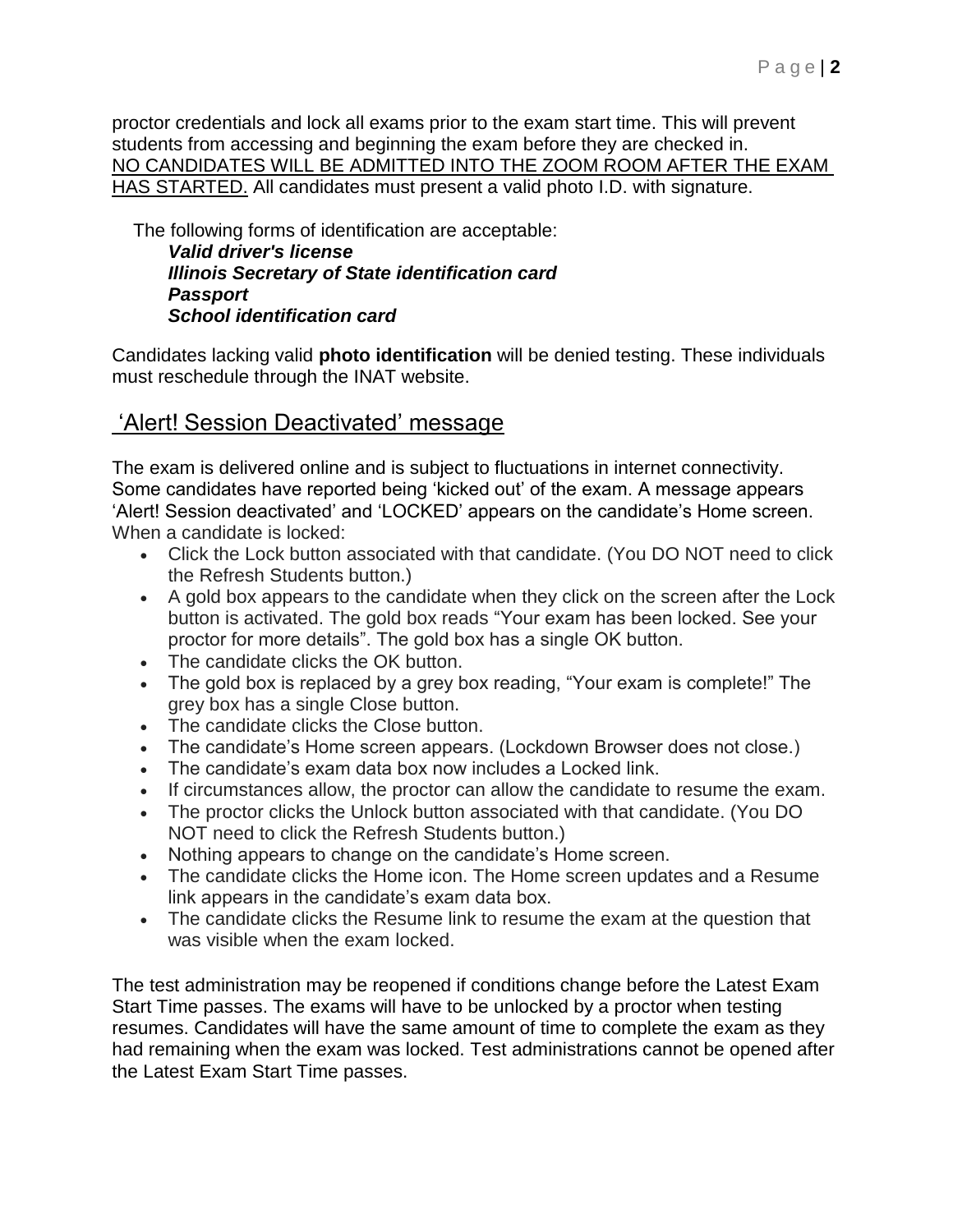## Check-In Procedure

- A. Remind each candidate that s/he will need his/her login and password to access the exam.
- B. Ask the candidate for his/her photo identification card and compare the candidate's identification card information with the name on the official testing roster. Verify that the photo on the identification card looks like the person presenting the card.
- C. If the individual's name is not on the official testing roster, they are not eligible to test.
- D. After checking the candidate's identification, ask him/her to show you the front and back of the sheet of scratch paper. Remind them that information about specific questions must not be documented and they will have to show their scratch paper (front and back) at the completion of the test.

# Candidate Directions

From the INACE log in page, click the "Launch Lockdown Browser link" from the bottom right hand corner of the page. DxR should appear in the top left hand corner of your screen. Log in with your account login ID and password. The Home screen will open and your exam will be displayed in a grey box. DO NOT start the exam until you are told to do so.

When all the candidates are logged on, verify all candidates can see their Home screen and their grey exam box.

Note: The Start link will not be available until after the official Exam Start Time. Text size can be increased by clicking the ⓘsymbol on the Lockdown tab.

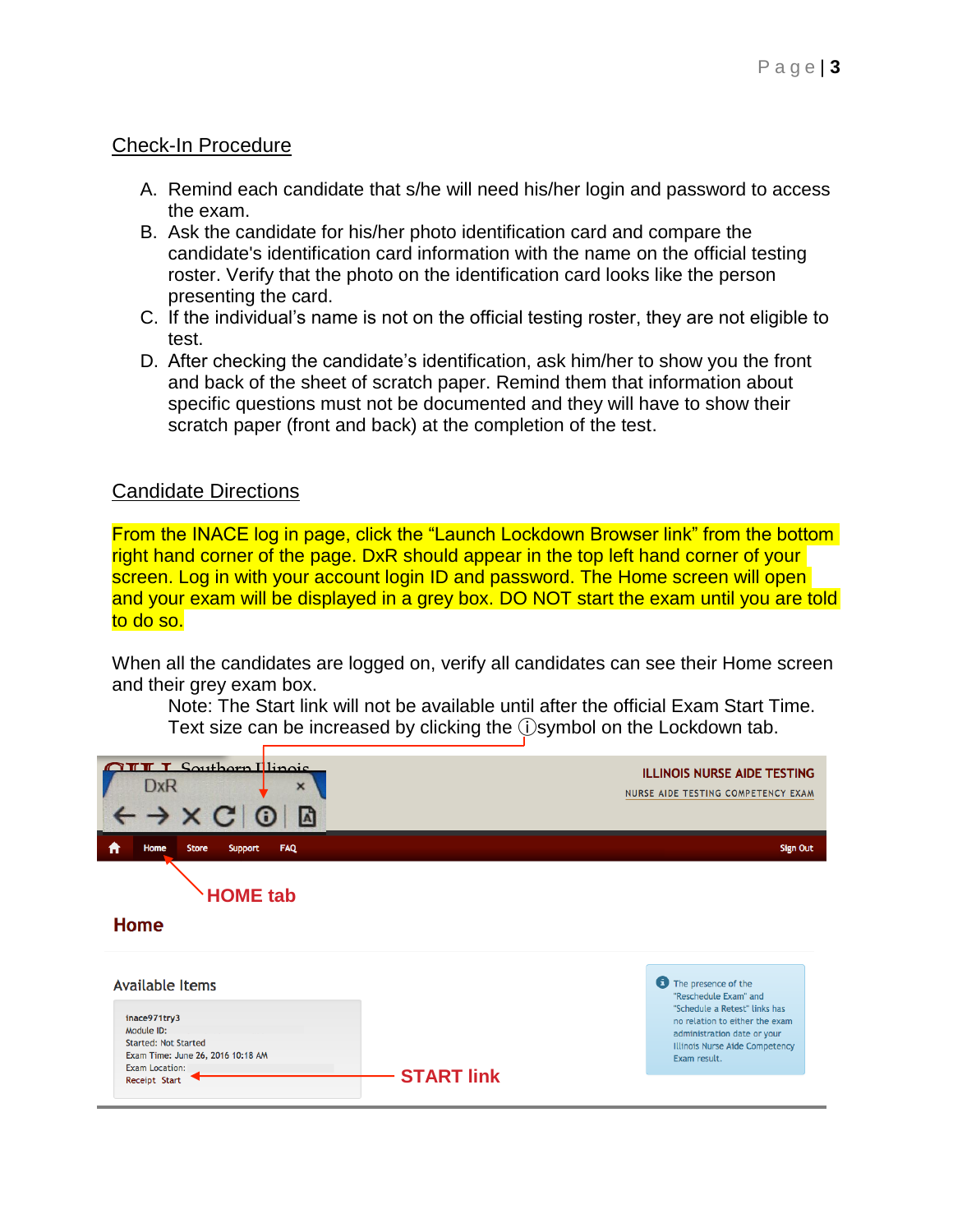Start the session by presenting the following verbal instructions:

Please say:

You may have a scratch sheet of paper and a writing utensil on the desk during the test. Perform any calculations or notations on the scratch paper only. When you complete the exam, you must show the front and back of this scratch paper to the online proctor. DO NOT WRITE ANY TEST QUESTIONS OR VOCABULARY WORDS ON THE SCRATCH PAPER. Any notations of actual test questions will cause your test to be scored as FAILED.

Any use of any personal electronic device for any purpose other than the zoom proctor meeting will result in your examination becoming void with a failed result.

You will have 90 minutes to complete this exam. A countdown timer will start when you open your exam and press "Start Exam". If you do not complete the exam within 90 minutes, your exam will be closed and scored automatically.

This exam is delivered in a secure browser that prevents the user from accessing other resources while the exam is in progress. Do not attempt to close the secure browser once the exam begins as your exam will be locked.

If you access other computer resources, your exam will be reported as Failed.

This exam contains 85 multiple-choice questions. Each question has four possible answers. Only one answer is correct. Read each question and answer choice carefully. Click your answer choice to select it.

Review and re-answer any question as often as needed. Click your answer to select it. Click the next or previous buttons to navigate through the questions.

This online exam provides an option to bookmark an item for later review. When you wish to review bookmarked questions, click the item review button to find and open your bookmarked questions

Please be respectful of your fellow testers. Do not talk at any point during this testing session. Pets and other persons must be prevented from entering the room in which you are testing for the duration of your exam. You must not leave the camera view or the room during testing. Your cell phone mic must be active during the exam so distractions in your environment must be minimized. There is no talking during testing

When you have answered all questions, click the "score exam" button on the lower right of the screen and sign out of the INACE account. You must show your scratch paper front and back to the proctor before your exam will be scored.